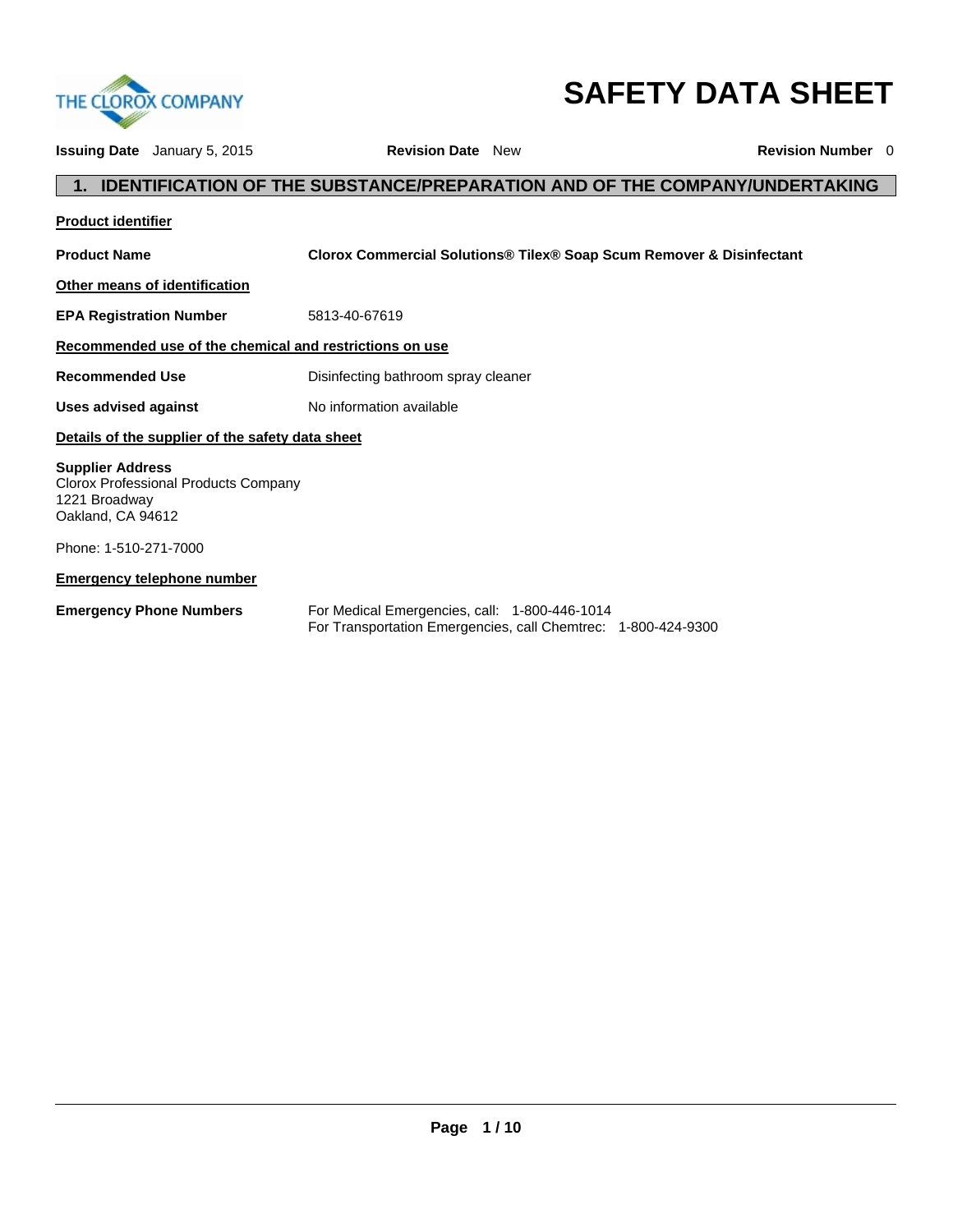# **2. HAZARDS IDENTIFICATION**

# **Classification**

This chemical is considered hazardous by the 2012 OSHA Hazard Communication Standard (29 CFR 1910.1200).

Serious eye damage/eye irritation **Category 2A** extends the Category 2A

#### **GHS label elements, including precautionary statements**

**Emergency Overview** 

| <b>Signal word</b>                                        | Warning                      |                             |
|-----------------------------------------------------------|------------------------------|-----------------------------|
| <b>Hazard statements</b><br>Causes serious eye irritation |                              |                             |
| $\langle \cdot \rangle$                                   |                              |                             |
| Clear, colorless<br>Appearance                            | <b>Physical State</b> Liquid | Odor Citrus, green, solvent |

## **Precautionary Statements - Prevention**

Wash hands and any exposed skin thoroughly after handling. Wear eye protection/face protection such as safety glasses.

#### **Precautionary Statements - Response**

IF IN EYES: Rinse cautiously with water for several minutes. Remove contact lenses, if present and easy to do. Continue rinsing. If eye irritation persists: Get medical advice/attention.

#### **Precautionary Statements - Storage**

None

### **Precautionary Statements - Disposal**

None

#### **Hazards not otherwise classified (HNOC)**

Not Applicable

## **Unknown Toxicity**

2.155% of the mixture consists of ingredient(s) of unknown toxicity

#### **Other information**

No information available.

#### **Interactions with Other Chemicals**

Do not use or mix with bleach-containing products. To do so may release small amounts of formaldehyde gas.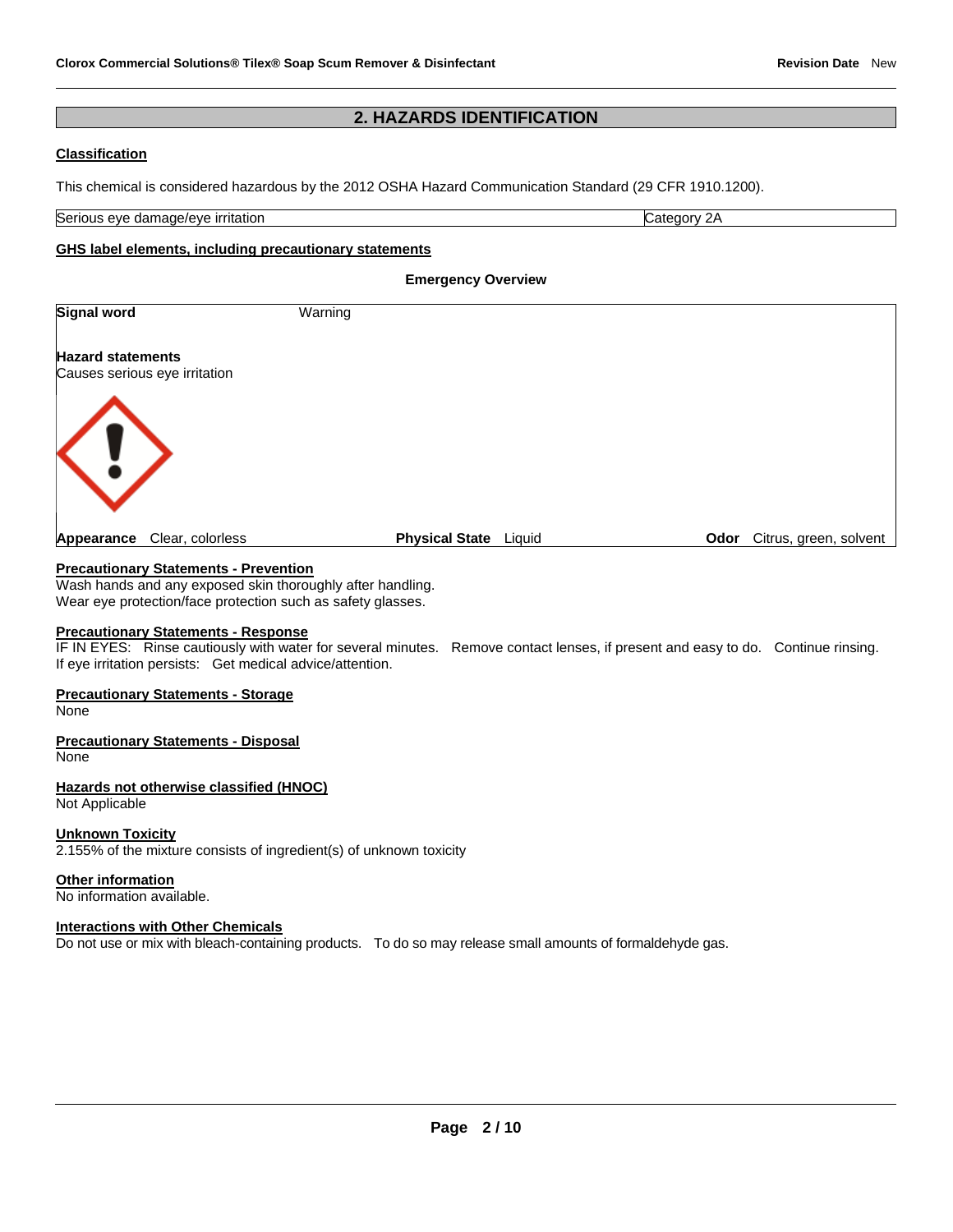# **3. COMPOSITION/INFORMATION ON INGREDIENTS**

| <b>Chemical Name</b>                                                            | <b>CAS-No</b>  | Weight %    | <b>Trade Secret</b> |
|---------------------------------------------------------------------------------|----------------|-------------|---------------------|
| Diethylene glycol monobutyl ether                                               | $112 - 34 - 5$ | $1 - 5$     |                     |
| Tetrapotassium ethylenediamine tetraacetate (EDTA)                              | 5964-35-2      | $1 - 5$     |                     |
| n-Alkyl (68% C12, 32% C14) dimethyl ethylbenzyl<br>ammonium chloride            | 85409-23-0     | $0.1 - 0.2$ |                     |
| n-Alkyl (5% C12, 60% C14, 30% C16, 5% C18)<br>dimethyl benzyl ammonium chloride | 53516-76-0     | $0.1 - 0.2$ |                     |

\* The exact percentage (concentration) of composition has been withheld as a trade secret

# **4. FIRST AID MEASURES**

## **First aid measures**

| <b>General Advice</b>                                                      | Show this safety data sheet to the doctor in attendance.                                                                                                                                                                                                                                 |  |  |
|----------------------------------------------------------------------------|------------------------------------------------------------------------------------------------------------------------------------------------------------------------------------------------------------------------------------------------------------------------------------------|--|--|
| <b>Eye Contact</b>                                                         | Rinse immediately with plenty of water, also under the eyelids, for at least 15 minutes. Remove<br>contact lenses, if present and easy to do. Continue rinsing. Keep eye wide open while rinsing.<br>Do not rub affected area. Get medical attention immediately if irritation persists. |  |  |
| <b>Skin Contact</b>                                                        | Take off contaminated clothing. Rinse skin immediately with plenty of water for 15-20 minutes.<br>If irritation develops, call a doctor.                                                                                                                                                 |  |  |
| <b>Inhalation</b>                                                          | Move to fresh air. If breathing is affected, call a doctor.                                                                                                                                                                                                                              |  |  |
| Ingestion                                                                  | Call a poison control center or doctor immediately. Have person sip a glassful of water if able to<br>swallow. DO NOT induce vomiting unless told to do so by a poison control center or doctor.                                                                                         |  |  |
| <b>Protection of First-aiders</b>                                          | Avoid contact with skin, eyes or clothing. Use personal protective equipment as required.<br>Wear personal protective clothing (see section 8).                                                                                                                                          |  |  |
| Most important symptoms and effects, both acute and delayed                |                                                                                                                                                                                                                                                                                          |  |  |
| <b>Most Important Symptoms/Effects</b>                                     | Stinging and irritation of eyes.                                                                                                                                                                                                                                                         |  |  |
| Indication of any immediate medical attention and special treatment needed |                                                                                                                                                                                                                                                                                          |  |  |

**Notes to Physician** Treat symptomatically.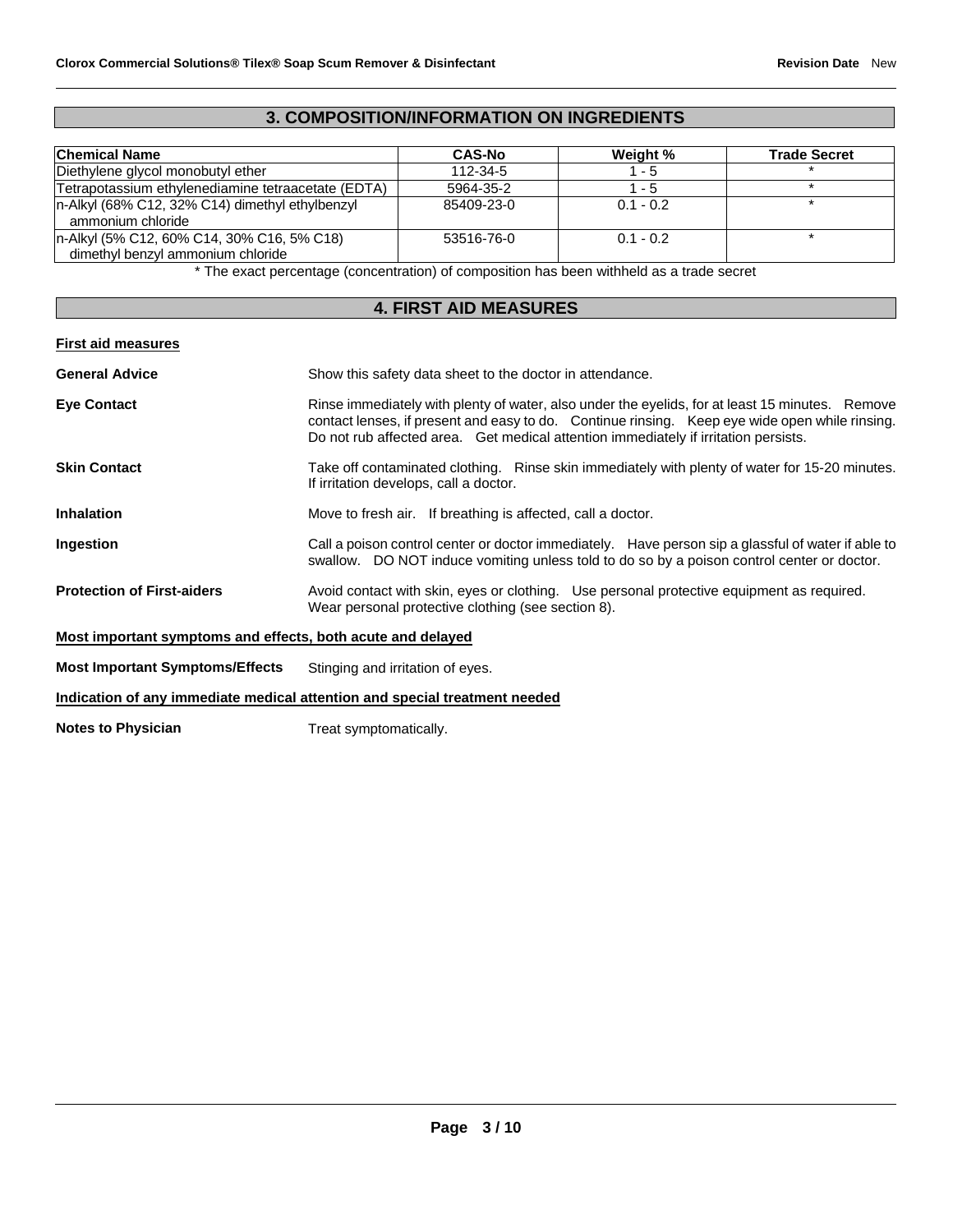# **5. FIRE-FIGHTING MEASURES**

## **Suitable Extinguishing Media**

Use extinguishing measures that are appropriate to local circumstances and the surrounding environment.

#### **Unsuitable Extinguishing Media**

CAUTION: Use of water spray when fighting fire may be inefficient.

#### **Specific Hazards Arising from the Chemical**

No information available

#### **Explosion Data**

**Sensitivity to Mechanical Impact** None

**Sensitivity to Static Discharge Mone** 

#### **Protective Equipment and Precautions for Firefighters**

As in any fire, wear self-contained breathing apparatus pressure-demand, MSHA/NIOSH (approved or equivalent) and full protective gear.

# **6. ACCIDENTAL RELEASE MEASURES**

| Personal precautions, protective equipment and emergency procedures |                                                                                                                                                                         |  |  |  |
|---------------------------------------------------------------------|-------------------------------------------------------------------------------------------------------------------------------------------------------------------------|--|--|--|
| <b>Personal Precautions</b>                                         | Avoid contact with eyes. Use personal protective equipment as required.                                                                                                 |  |  |  |
| <b>Other Information</b>                                            | Refer to protective measures listed in Sections 7 and 8.                                                                                                                |  |  |  |
| <b>Environmental precautions</b>                                    |                                                                                                                                                                         |  |  |  |
| <b>Environmental Precautions</b>                                    | See Section 12 for additional ecological Information.                                                                                                                   |  |  |  |
| Methods and material for containment and cleaning up                |                                                                                                                                                                         |  |  |  |
| <b>Methods for Containment</b>                                      | Prevent further leakage or spillage if safe to do so.                                                                                                                   |  |  |  |
| <b>Methods for Cleaning Up</b>                                      | Absorb and containerize. Wash residual down to sanitary sewer. Contact the sanitary<br>treatment facility in advance to assure ability to process washed-down material. |  |  |  |

#### **7. HANDLING AND STORAGE**

| <b>Precautions for safe handling</b> |  |  |
|--------------------------------------|--|--|
|                                      |  |  |

Handling **Handle in accordance with good industrial hygiene and safety practice. Avoid contact with skin,** eyes and clothing. Do not eat, drink or smoke when using this product.

## **Conditions for safe storage, including any incompatibilities**

**Storage Keep containers tightly closed in a dry, cool and well-ventilated place. Incompatible Products Products** Products containing bleach.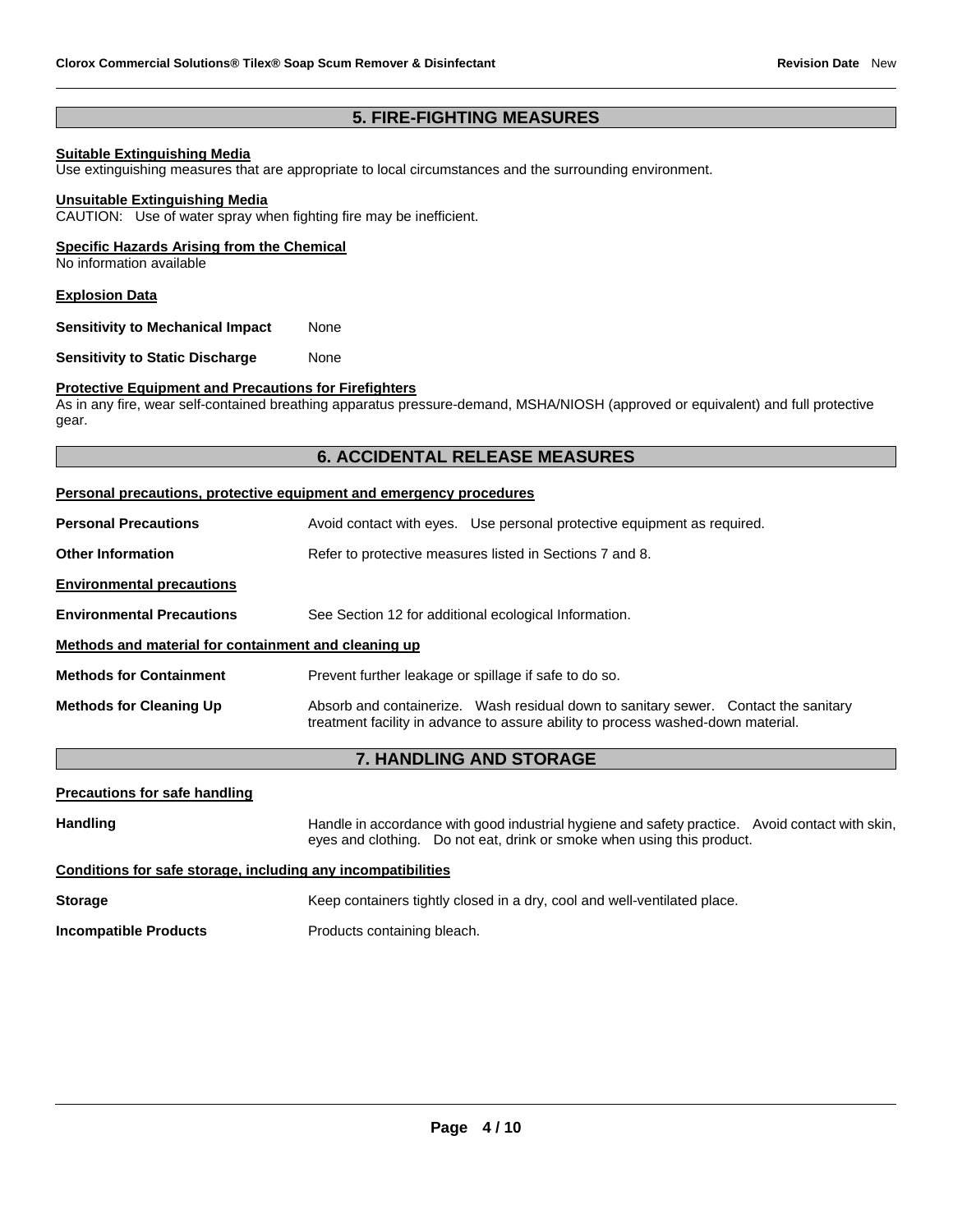# **8. EXPOSURE CONTROLS/PERSONAL PROTECTION**

# **Control parameters**

#### **Exposure Guidelines**

| <b>Chemical Name</b>                          | <b>ACGIH TLV</b>                           | OSHA PEL | <b>NIOSH IDLH</b> |
|-----------------------------------------------|--------------------------------------------|----------|-------------------|
| Diethylene glycol monobutyl ether<br>112-34-5 | 10 ppm TWA<br>Inhalable fraction and vapor |          |                   |

*ACGIH TLV: American Conference of Governmental Industrial Hygienists - Threshold Limit Value. OSHA PEL: Occupational Safety and Health Administration - Permissible Exposure Limits. NIOSH IDLH: Immediately Dangerous to Life or Health.* 

#### **Appropriate engineering controls**

| Showers             |
|---------------------|
| Eyewash stations    |
| Ventilation systems |
|                     |

#### **Individual protection measures, such as personal protective equipment**

| <b>Eye/Face Protection</b>      | If splashes are likely to occur, wear safety glasses with side-shields. None required for<br>consumer use.                                                                                                                                                                                                                       |
|---------------------------------|----------------------------------------------------------------------------------------------------------------------------------------------------------------------------------------------------------------------------------------------------------------------------------------------------------------------------------|
| <b>Skin and Body Protection</b> | Wear rubber or neoprene gloves if there is the potential for repeated or prolonged skin contact.                                                                                                                                                                                                                                 |
| <b>Respiratory Protection</b>   | If exposure limits are exceeded or irritation is experienced, NIOSH/MSHA approved respiratory<br>protection should be worn. Positive-pressure supplied air respirators may be required for high<br>airborne contaminant concentrations. Respiratory protection must be provided in accordance<br>with current local regulations. |
| <b>Hygiene Measures</b>         | Remove and wash contaminated clothing before re-use. Avoid contact with skin, eyes and<br>clothing. Do not eat, drink or smoke when using this product.                                                                                                                                                                          |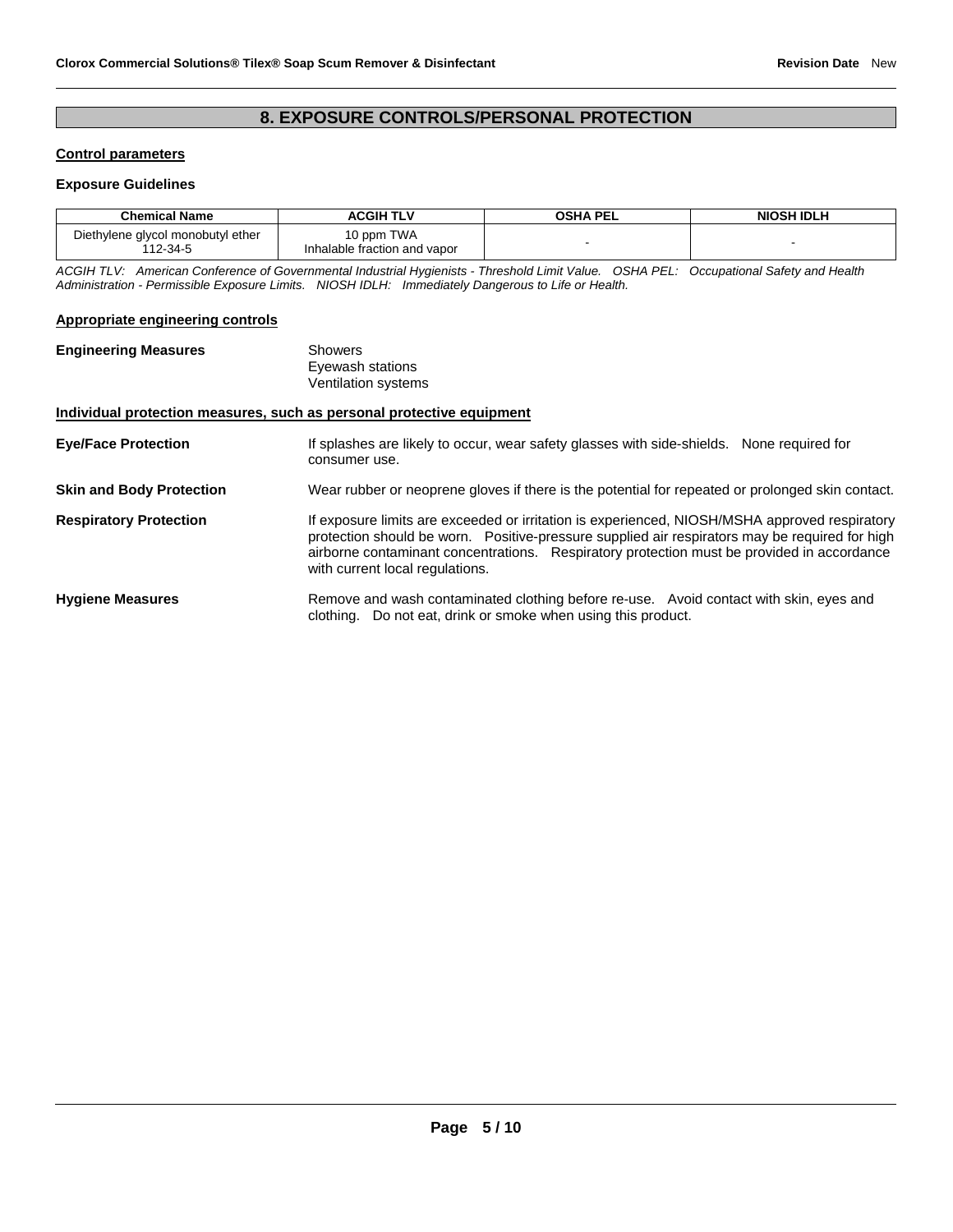# **9. PHYSICAL AND CHEMICAL PROPERTIES**

# **Physical and Chemical Properties**

| <b>Physical State</b>                                   | Liquid            |                       |                          |
|---------------------------------------------------------|-------------------|-----------------------|--------------------------|
| Appearance                                              | Clear             | Odor                  | Citrus, green, solvent   |
| Color                                                   | Colorless         | <b>Odor Threshold</b> | No information available |
|                                                         |                   |                       |                          |
| <b>Property</b>                                         | <b>Values</b>     | <b>Remarks/Method</b> |                          |
| pH                                                      | $11 - 12.5$       | None known            |                          |
| Melting/freezing point                                  | No data available | None known            |                          |
| Boiling point / boiling range                           | No data available | None known            |                          |
| <b>Flash Point</b>                                      | Not flammable     | None known            |                          |
| <b>Evaporation rate</b>                                 | No data available | None known            |                          |
| Flammability (solid, gas)                               | No data available | None known            |                          |
| <b>Flammability Limits in Air</b>                       |                   |                       |                          |
| <b>Upper flammability limit</b>                         | No data available | None known            |                          |
| <b>Lower flammability limit</b>                         | No data available | None known            |                          |
| Vapor pressure                                          | No data available | None known            |                          |
| Vapor density                                           | No data available | None known            |                          |
| <b>Specific Gravity</b>                                 | $-1.0$            | None known            |                          |
| <b>Water Solubility</b>                                 | Soluble in water  | None known            |                          |
| Solubility in other solvents                            | No data available | None known            |                          |
| Partition coefficient: n-octanol/waterNo data available |                   | None known            |                          |
| <b>Autoignition temperature</b>                         | No data available | None known            |                          |
| <b>Decomposition temperature</b>                        | No data available | None known            |                          |
| <b>Kinematic viscosity</b>                              | No data available | None known            |                          |
| <b>Dynamic viscosity</b>                                | No data available | None known            |                          |
| <b>Explosive Properties</b>                             | Not explosive     |                       |                          |
| <b>Oxidizing Properties</b>                             | No data available |                       |                          |
| <b>Other Information</b>                                |                   |                       |                          |
|                                                         | No data available |                       |                          |
| <b>Softening Point</b><br><b>VOC Content (%)</b>        | No data available |                       |                          |
| <b>Particle Size</b>                                    | No data available |                       |                          |
|                                                         |                   |                       |                          |
| <b>Particle Size Distribution</b>                       | No data available |                       |                          |

# **10. STABILITY AND REACTIVITY**

## **Reactivity**

Do not use or mix with bleach-containing products. To do so may release small amounts of formaldehyde gas.

#### **Chemical stability**

Stable under recommended storage conditions.

#### **Possibility of Hazardous Reactions**

None under normal processing.

#### **Conditions to avoid**

None known based on information supplied.

## **Incompatible materials**

Products containing bleach.

#### **Hazardous Decomposition Products**

None known based on information supplied.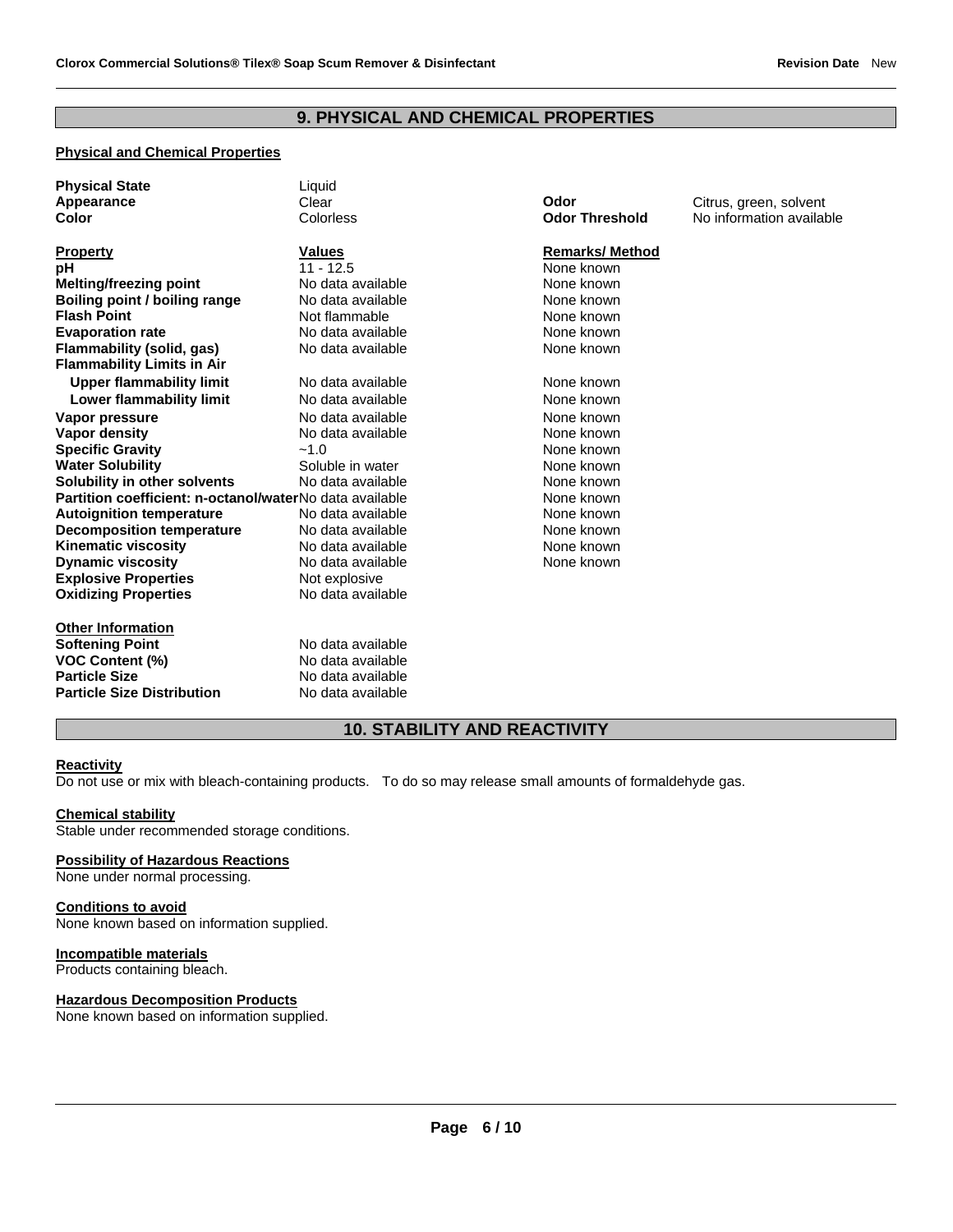# **11. TOXICOLOGICAL INFORMATION**

# **Information on likely routes of exposure**

#### **Product Information**

| <b>Inhalation</b>   | Exposure to vapor or mist may irritate respiratory tract.                                                              |
|---------------------|------------------------------------------------------------------------------------------------------------------------|
| <b>Eye Contact</b>  | May cause eye irritation.                                                                                              |
| <b>Skin Contact</b> | Prolonged contact may cause irritation.                                                                                |
| <b>Ingestion</b>    | Ingestion may cause irritation to mucous membranes and gastrointestinal irritation, nausea,<br>vomiting, and diarrhea. |

# **Component Information**

| <b>Chemical Name</b>                               | LD50 Oral             | <b>LD50 Dermal</b>  | ∟C50 Inhalation |
|----------------------------------------------------|-----------------------|---------------------|-----------------|
| Diethylene glycol monobutyl ether<br>$12 - 34 - 5$ | 1 mg/kg (Rat)<br>3384 | 2700 mg/kg (Rabbit) |                 |

## **Information on toxicological effects**

| <b>Symptoms</b>                                                                            | May cause redness and tearing of the eyes.                                                                                     |  |  |
|--------------------------------------------------------------------------------------------|--------------------------------------------------------------------------------------------------------------------------------|--|--|
| Delayed and immediate effects as well as chronic effects from short and long-term exposure |                                                                                                                                |  |  |
| <b>Sensitization</b>                                                                       | No information available.                                                                                                      |  |  |
| <b>Mutagenic Effects</b>                                                                   | No information available.                                                                                                      |  |  |
| Carcinogenicity                                                                            | Contains no ingredient listed as a carcinogen.                                                                                 |  |  |
| <b>Reproductive Toxicity</b>                                                               | No information available                                                                                                       |  |  |
| <b>STOT - single exposure</b>                                                              | No information available.                                                                                                      |  |  |
| <b>STOT - repeated exposure</b><br><b>Chronic Toxicity</b><br><b>Target Organ Effects</b>  | No information available.<br>Carcinogenic potential is unknown<br>Respiratory system, eyes, skin, gastrointestinal tract (GI). |  |  |
| <b>Aspiration Hazard</b>                                                                   | No information available.                                                                                                      |  |  |

**Numerical measures of toxicity Product Information**

**The following values are calculated based on chapter 3.1 of the GHS document** Not applicable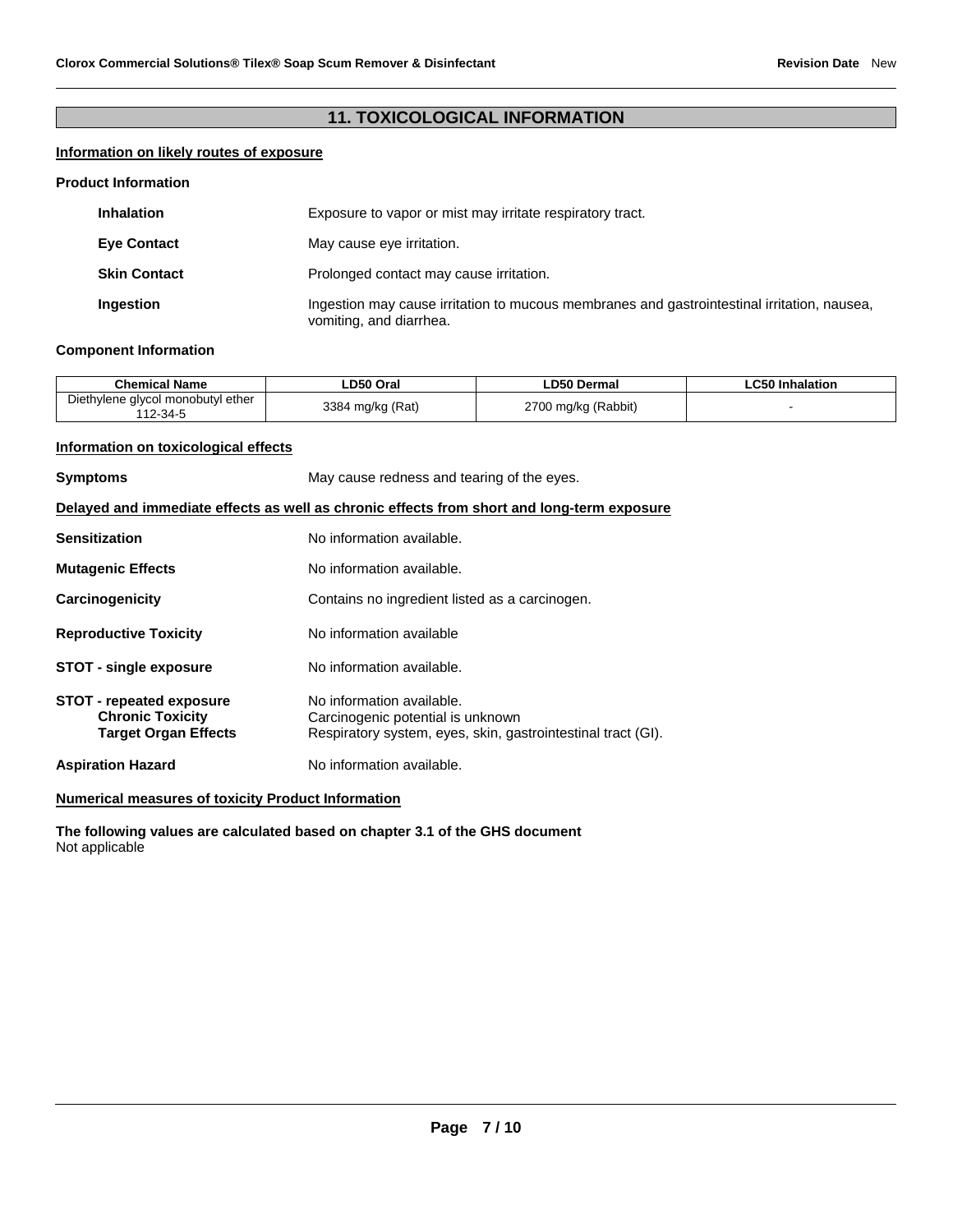# **12. ECOLOGICAL INFORMATION**

## **Ecotoxicity**

Harmful to aquatic life

## **Persistence and Degradability**

No information available.

#### **Bioaccumulation**

No information available.

## **Other Adverse Effects**

No information available.

# **13. DISPOSAL CONSIDERATIONS**

#### **Disposal methods**

Dispose of in accordance with all applicable federal, state, and local regulations.

#### **Contaminated Packaging**

Do not reuse empty containers. Dispose of in accordance with all applicable federal, state, and local regulations.

# **14. TRANSPORT INFORMATION**

| DOT             | Not regulated |
|-----------------|---------------|
| <u>TDG</u>      | Not regulated |
| <b>ICAO</b>     | Not regulated |
| <b>IATA</b>     | Not regulated |
| <b>IMDG/IMO</b> | Not regulated |
|                 |               |

# **15. REGULATORY INFORMATION**

#### **Chemical Inventories**

**TSCA All components of this product are either on the TSCA 8(b) Inventory or otherwise exempt from** listing.

**DSL/NDSL DSL/NDSL All components are on the DSL or NDSL.** 

**TSCA** - United States Toxic Substances Control Act Section 8(b) Inventory **DSL/NDSL** - Canadian Domestic Substances List/Non-Domestic Substances List

# **U.S. Federal Regulations**

#### **SARA 313**

Section 313 of Title III of the Superfund Amendments and Reauthorization Act of 1986 (SARA). This product contains the following chemical which is subject to the reporting requirements of the Act and Title 40 of the Code of Federal Regulations, Part 372.

| <b>Chemical Name</b>                                               | <b>CAS-No</b> | Weight % | SARA 313<br>242<br>Threshold<br>Values % |
|--------------------------------------------------------------------|---------------|----------|------------------------------------------|
| I monobutyl ether (Glycol ethers category)<br>Diethylene<br>alvcol | 112-34-5      |          | .v                                       |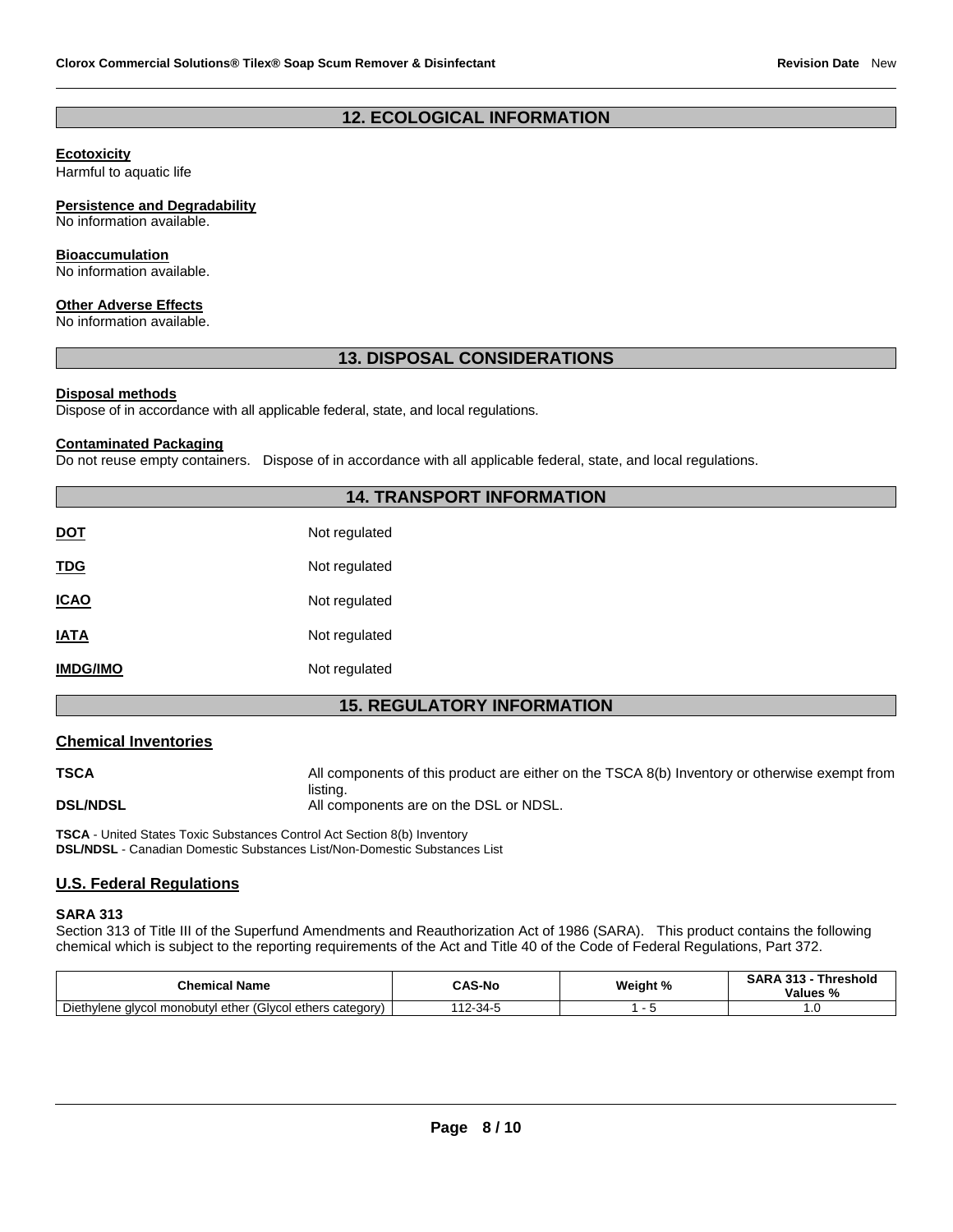#### **SARA 311/312 Hazard Categories**

| <b>Acute Health Hazard</b>        | Yes |
|-----------------------------------|-----|
| <b>Chronic Health Hazard</b>      | No. |
| <b>Fire Hazard</b>                | No  |
| Sudden Release of Pressure Hazard | No. |
| <b>Reactive Hazard</b>            | Nο  |

#### **Clean Water Act**

This product does not contain any substances regulated as pollutants pursuant to the Clean Water Act (40 CFR 122.21 and 40 CFR 122.42).

#### **CERCLA**

This material, as supplied, does not contain any substances regulated as hazardous substances under the Comprehensive Environmental Response Compensation and Liability Act (CERCLA) (40 CFR 302) or the Superfund Amendments and Reauthorization Act (SARA) (40 CFR 355). There may be specific reporting requirements at the local, regional, or state level pertaining to releases of this material.

#### **EPA Statement**

This chemical is a pesticide product registered by the Environmental Protection Agency and is subject to certain labeling requirements under federal pesticide law. These requirements differ from the classification criteria and hazard information required for safety data sheets and for workplace labels of non-pesticide chemicals. Following is the hazard information as required on the pesticide label:

**WARNING:** Causes substantial but temporary eye injury. Harmful if absorbed through skin. Avoid breathing spray mist. Do not get in eyes, on skin or on clothing. Wear safety glasses or goggles. Wash thoroughly with soap and water after handling. Remove contaminated clothing and wash before reuse.

## **U.S. State Regulations**

#### **California Proposition 65**

This product does not contain any Proposition 65 chemicals.

#### **U.S. State Right-to-Know Regulations**

| <b>Chemical Name</b>                                                  | <b>New Jersey</b> | <b>Massachusetts</b> | Pennsylvania | <b>Rhode Island</b> | <b>Illinois</b> |
|-----------------------------------------------------------------------|-------------------|----------------------|--------------|---------------------|-----------------|
| Diethylene glycol monobutyl ether (Glycol ethers category)<br>12-34-5 |                   |                      |              |                     |                 |

#### **International Regulations**

**Canada WHMIS Hazard Class** D2B Toxic materials